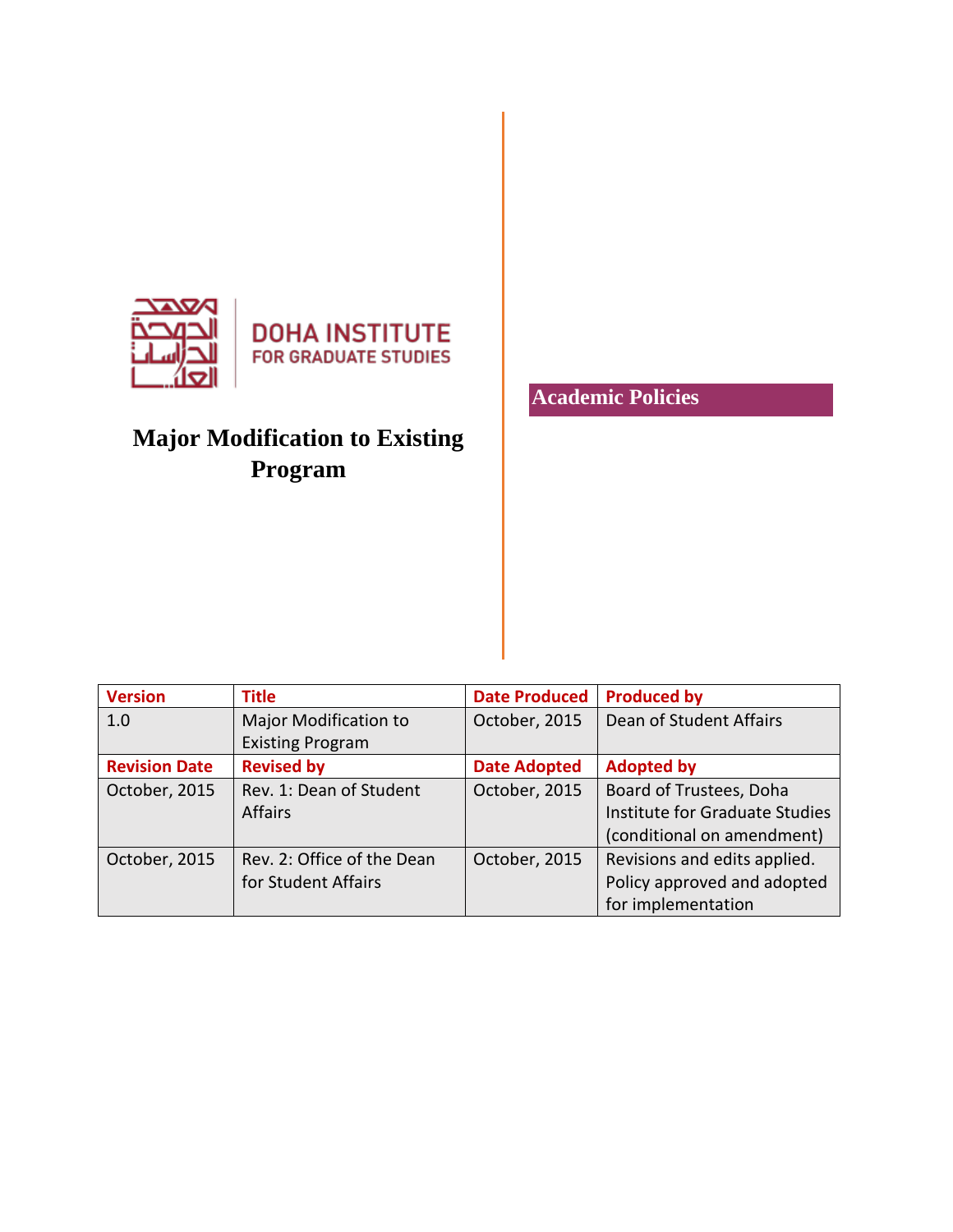## **Contents**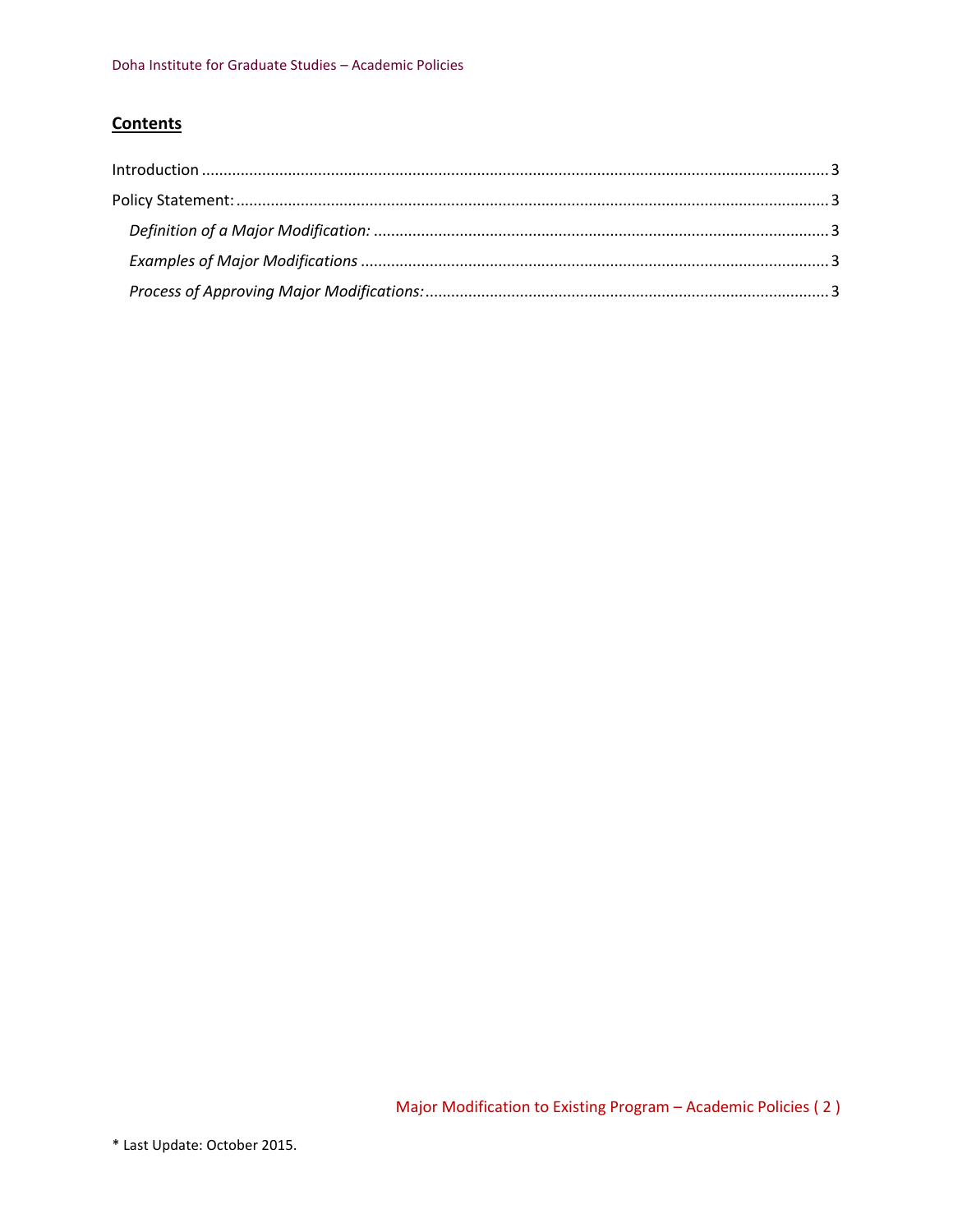#### <span id="page-2-0"></span>**Introduction:**

It is normal for academic programs and their curricula to evolve and develop in time in response to developments in the field and demand in the student market. This policy defines what constitutes major modifications to programs and sets out the process of approving such modification(s).

#### <span id="page-2-1"></span>**Policy Statement:**

#### <span id="page-2-2"></span>*Definition of a Major Modification:*

A major modification to a program is a change that has a significant effect on a program's conceptual or structural components.

#### <span id="page-2-3"></span>*Examples of Major Modifications*

The DI defines major modifications as changes to programs that include, but are not limited to, any of the following:

- The addition of a specialization track
- The merger of two or more programs, or tracks within a program
- The introduction or deletion of a major research project or thesis, or internship, option
- Change in graduate program candidacy examinations
- Significant changes in the learning outcomes of a program and degree expectations which fall short of developing a "new program")
- A change to full-time or part-time or executive program options
- Any other major changes involving a significant proportion of the program (e.g., more than one-third of the courses)

### <span id="page-2-4"></span>*Process of Approving Major Modifications:*

The process of approving major modification(s) to a program requires the following procedures and internal approvals of the following constituencies:

- A document describing the major modifications(s) to a program is prepared and sent by the initiator, the head of the program in consultation with the concerned program members. The document should clearly explain and defend the rationale behind the request to modify a program, including a description of the current program and the proposed changes
- The head of the program submits the proposal to the Dean of the concerned School.